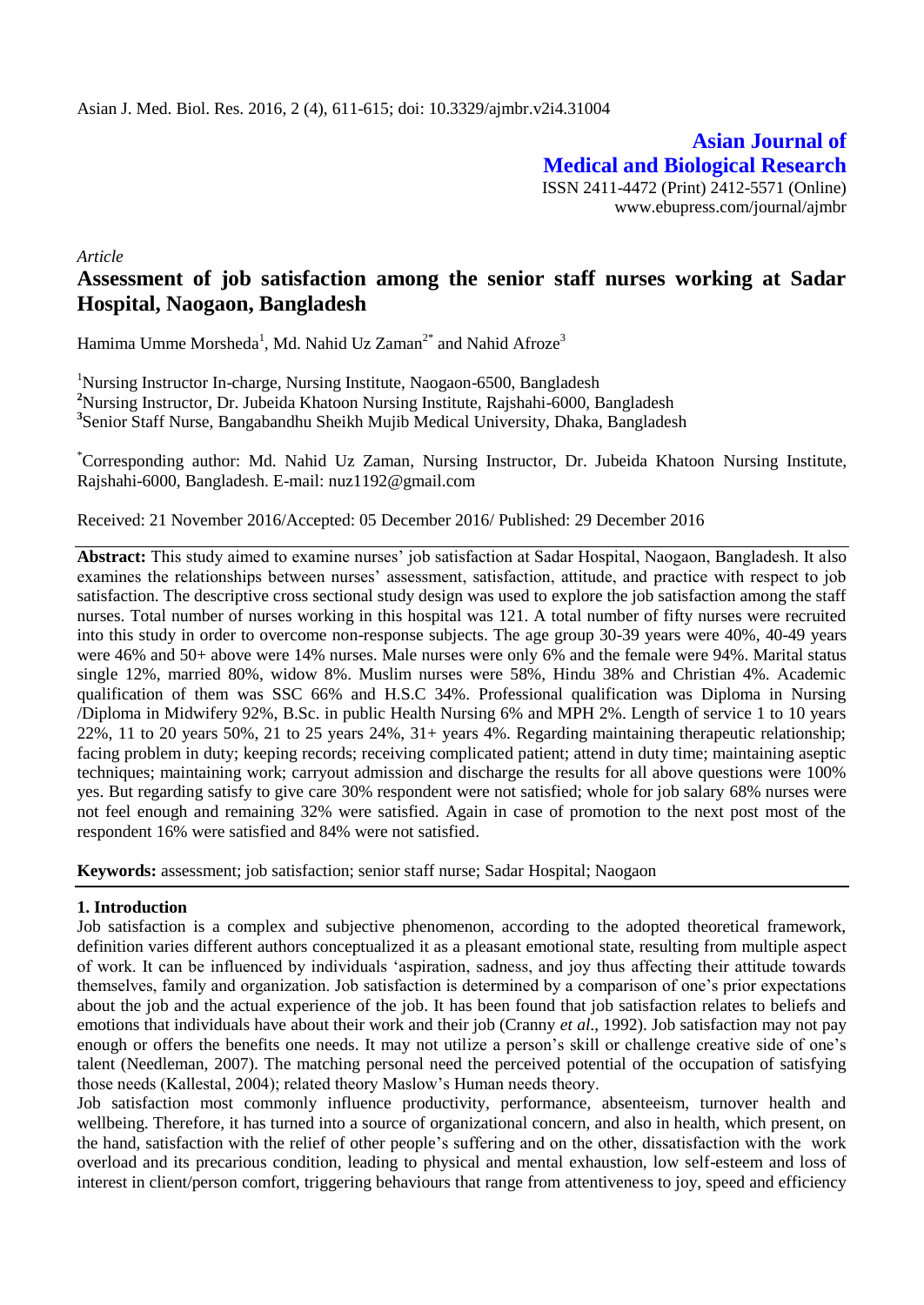to irritability, disinterest, bad mood and indelicacy. In order to have a successful organization being a higher authority should always ensure the employees" satisfaction level.

Nursing is a demanding profession. Nurses are bombarded daily with many tasks and responsibilities. Nursing today is practiced in various settings and is a vital part of the health care system. Nurses are present in hospitals, schools, rehabilitation centres, nursing homes, out-patient centres, clinics, and homes. A consumer perceives these professionals as trained individuals that work to contribute to a patient's maintenance and health issues. The school of nursing in Mauritius perceives the health care sector to have growing challenges (Marylene and Edward, 2005).

Job satisfaction is generally regarded as an employee's attitude toward the job and job situation. Spector (1997) defines job satisfaction simply as "*the degree to which people like their jobs*." Some people therefore enjoy work and consider it a central part of their lives while others do so only because they have to. At the same time one has to consider that the degree towards which different persons are satisfied concerning varies from country to country because different countries have got different types of work condition. Moreover people expectations have a myriad of differences in different countries (Spector, 1997).

Nurses in Bangladesh assess, provide preventative, curative and rehabilitative care for the sick and disabled in a wide variety of settings including public hospitals and private clinics, the community services, and in industry. In Bangladesh the regulating body for nurses is called Bangladesh Nursing Council (BNC). Although nursing has a long history of an ethic of care, the context in which nurses now practice has changed and expanded. Consequently, this has led to the establishment of the Code of Practice as nursing started orientating itself toward professionalism (Ordinance LXI 1983).

The aim of the present study was to find out the determinants of job satisfaction of nurses. The purpose was also to find out about the experiences of nurses in their hospital environment and to accumulate knowledge on the role of nurses. Also the criteria were that the nurses should have been educated and at the same time have a minimum of 2 years of experience in nursing field. According to nurses at Sadar Hospital, Naogaon where this study was carried out, no previous researches have been done investigating about job satisfaction among nurses in that hospital.

## **2. Materials and Methods**

The descriptive cross sectional study was used to assess of job satisfaction among the senior staff nurses working at Sadar Hospital, Naogaon, Bangladesh**.** The study was conducted at Sadar Hospital, Naogaon, a 250 beded secondary level hospital, which is located in Naogaon city of Bangladesh. Approximately 80 patients per day are admitted in this hospital. The study was carried out from January 2016 to June 2016. Total number of nurses working in this hospital was 121. Fifty nurses interviewed questionnaire with a response rate of 100%.

## **3. Results**

## **3.1. Demographic information on participating nurses**

At the demographic information Table 1, the age group 30-39 years were 40%, 40-49 years were 46% and 50+ above were 14% nurses. Male nurses were only 6% and the female were 94%. Marital status single 12%, married 80%, widow 8%. Muslim nurses were 58%, Hindu 38% and Christian 4%. Academic qualification of them was SSC 66% and H.S.C 34%. Professional qualification was Diploma in Nursing /Diploma in Midwifery 92%, B.Sc. in public Health Nursing 6% and MPH 2%. Length of service 1 to 10 years 22%, 11 to 20 years 50%, 21 to 25 years 24%, 31+ years 4%.

## **3.2. Job related question to the nurse**

Regarding maintaining therapeutic relationship, facing problem in duty, Keeping records, receiving complicated patient, attend in duty time, maintaining aseptic techniques, maintaining work, carryout admission and discharge the results for all (100%) above questions was yes. But regarding satisfy to give care 30% respondent was not satisfied; whole for job salary 68% nurses was not feel enough and remaining 32% were satisfied. Again in case of promotion to the next post most of the respondent 84% nurses were satisfied.

### **3.3. Factors related to job satisfaction**

At the nurses knowledge questionnaire Table 3, there selected questions are job related factors- personal factors 18%, money 60%, wish to help 22%; Feelings towards job -successful 60%, wish to help 16%, choice to job shift 26%. Experience as a nurse in this work place- Fulfil the desire to help the patient 26%, demanding but rewarding 74%.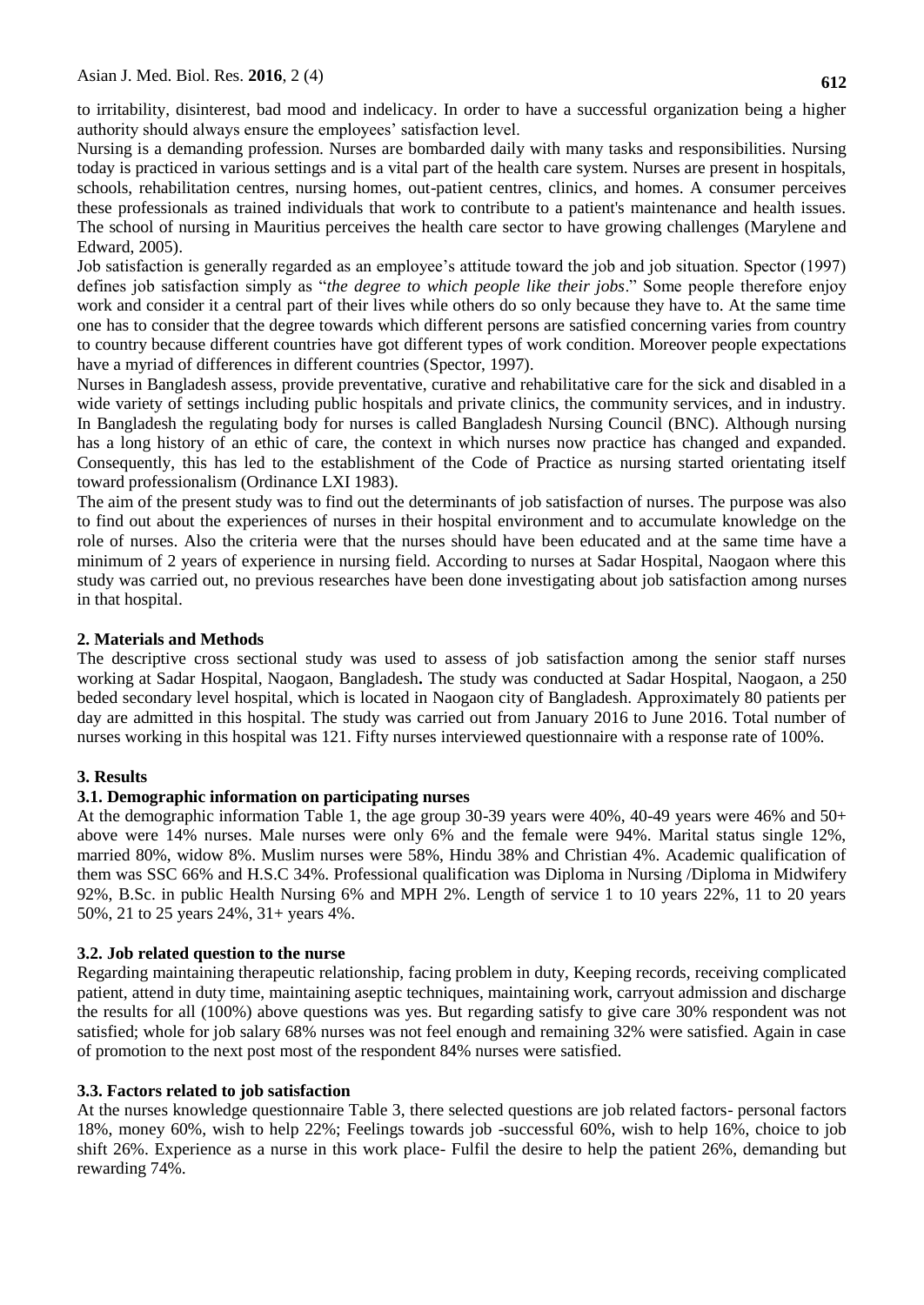| <b>Variable</b>            | <b>Parameters</b>                | No.      | Percentage     |
|----------------------------|----------------------------------|----------|----------------|
|                            | 30-39 year                       | 20       | 40             |
| Age                        | 40-49 year                       | 23       | 46             |
|                            | 50-59 year                       | 7        | 14             |
| Gender                     | Male                             | 3        | 6              |
|                            | Female                           | 47       | 94             |
|                            | Single                           | 6        | 12             |
| Marital status             | Married                          | 40       | 80             |
|                            | Widow                            | 4        | 8              |
|                            | Muslim                           | 29       | 58             |
|                            | Hindu                            | 19       | 38             |
| Religion                   | Christian                        | 2        | 4              |
|                            | <b>Buddhist</b>                  | 0        | 0              |
|                            | S. S. C.                         | 33       | 66             |
| Academic qualification     | H. S. S.                         | 17       | 34             |
|                            | <b>B. Sc. /B.A</b>               | $\Omega$ | $\overline{0}$ |
|                            | Diploma in Nursing and Midwifery | 46       | 92             |
| Professional qualification | B. Sc. in Nursing                | 3        | 6              |
|                            | MPH / M. Sc.                     |          | 2              |
|                            | $1 - 10$ year                    | 11       | $22\,$         |
|                            | $11 - 20$ year                   | 25       | 50             |
| Length of service          | $21 - 30$ year                   | 12       | 24             |
|                            | $31+$ year                       | 2        | 4              |

# **Table 2. Information on knowledge of the participated nurses regarding job.**

|                |                                                                                 |     | Answer        |                |               |  |
|----------------|---------------------------------------------------------------------------------|-----|---------------|----------------|---------------|--|
| No.            | <b>Question</b>                                                                 |     | Yes           | N <sub>0</sub> |               |  |
|                |                                                                                 | No. | $\frac{6}{6}$ | No.            | $\frac{0}{0}$ |  |
| 1              | Do you establish and maintain therapeutic relationship with the<br>patient?     | 50  | 100           | $\Omega$       | 0             |  |
| $\overline{c}$ | Have you inform about personal hygiene to the patient?                          | 87  | 87            | 13             | 13            |  |
| 3              | Have you face any problem in your duty time?                                    | 50  | 100           | 0              | $\Omega$      |  |
| $\overline{4}$ | Do you keep and maintain all records related to the patient?                    | 50  | 100           | 0              | 0             |  |
| 5              | Have you received complicated patient cordially?                                | 50  | 100           | 0              | 0             |  |
| 6              | Do you attend duty in time?                                                     | 50  | 100           | 0              | 0             |  |
| 7              | Do you maintain your work properly in hospital regularly?                       | 50  | 100           | $\Omega$       | $\theta$      |  |
| 8              | Do you carry out admission and discharge procedures with proper<br>formalities? | 50  | 100           | $\theta$       | $\Omega$      |  |
| 9              | Do you check the case sheet routinely in each shift with necessary<br>measures? | 50  | 100           | $\theta$       | 0             |  |
| 10             | Do you manage any problem in emergency situation?                               | 50  | 100           | $\Omega$       | 0             |  |
| 11             | Do you ensure proper reporting and record keeping?                              | 50  | 100           | $\theta$       | 0             |  |
| 12             | Do you encourage to the patient to maintain regular records?                    | 79  | 79            | 21             | 21            |  |
| 13             | Do you satisfy in giving proper care?                                           | 15  | 30            | 35             | 70            |  |
| 14             | Do you satisfy in your promotion?                                               | 8   | 16            | 42             | 84            |  |
| 15             | Have you any problem to maintain the rules in nursing job?                      | 20  | 40            | 30             | 60            |  |
| 16             | Do you maintain in your shifting duty?                                          | 50  | 100           | 0              | $\theta$      |  |
| 17             | Do you satisfy in your salary?                                                  | 34  | 68            | 16             | 32            |  |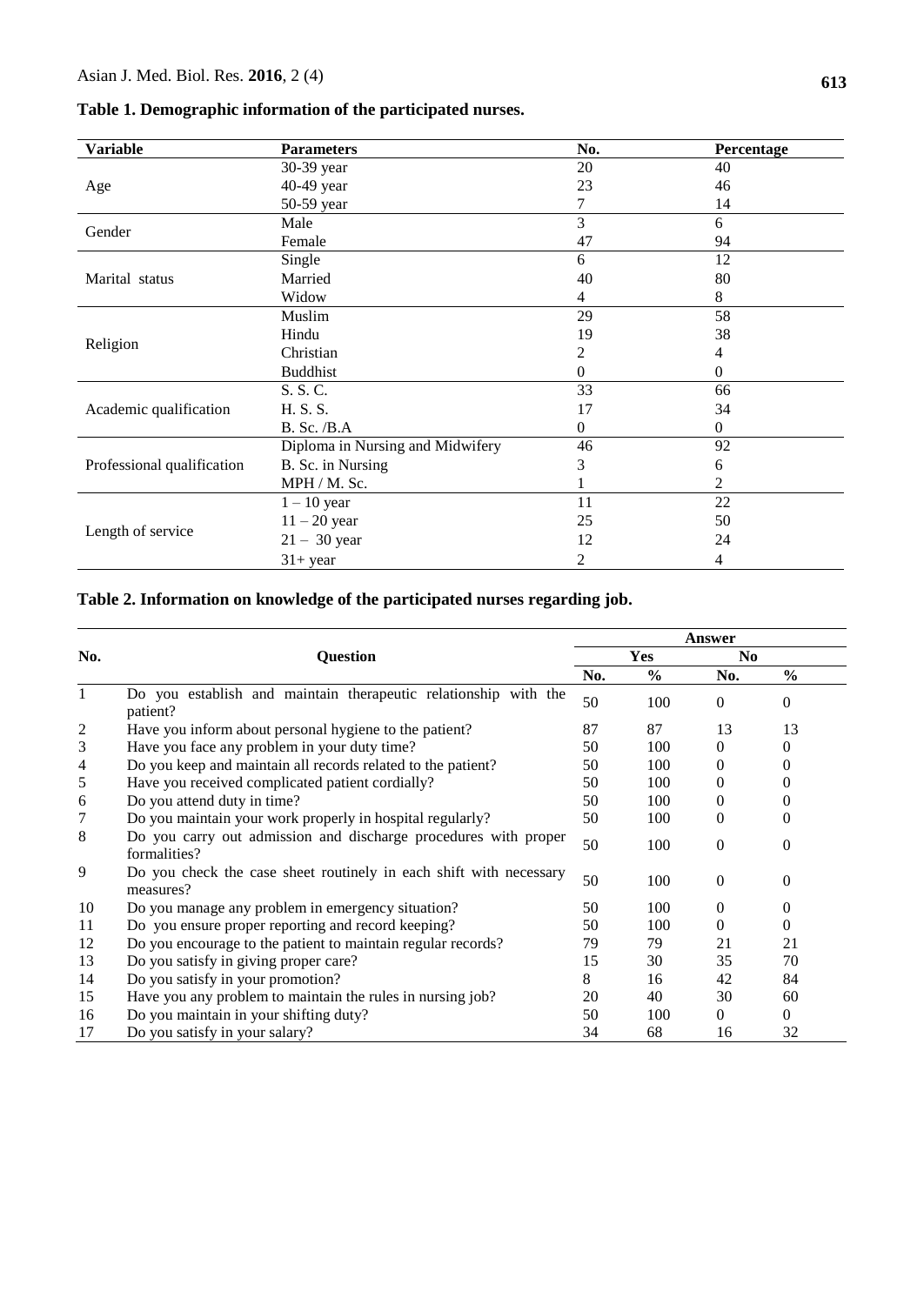| Q. No | Variable                                                                 | <b>Parameters</b>                     | No. | $\frac{6}{6}$ |
|-------|--------------------------------------------------------------------------|---------------------------------------|-----|---------------|
|       | Explain the job related factors that<br>influence your job satisfaction. | Personal factor                       |     | 18            |
|       |                                                                          | Money                                 | 30  | 60            |
|       |                                                                          | Wish to help                          |     | 22            |
|       | Explain your feelings towards this job.                                  | Successful                            | 30  | 60            |
|       |                                                                          | Wish to help                          |     | 16            |
|       |                                                                          | Choice of job shift                   | 13  | 26            |
| Ć.    | Please write about your experience as a                                  | Fulfil the desire to help the patient | 13  | 26            |
|       | nurse in this ward place                                                 | Demanding but rewarding               |     | 74            |

**Table 3. Factors related to job satisfaction.**

### **4. Discussion**

Research has suggested that nurse satisfaction is positively correlated with patient satisfaction (Teresa, 1996). This correlation is important because it is commonly accepted that satisfied patients return to healthcare facilities for their future medical needs which leads to increased profits from the return business. Patient satisfaction has always been important in nursing, but recently even more emphasis has been put on this area.

The link between high employee job satisfaction and patient satisfaction may be a result of several different things. One possibility is that nurses increase productivity when they are satisfied. Another is that there are fewer turnovers of registered nurses (RNs) when they are satisfied with their jobs. A lower turnover rate means that there is less potential for nurses to be working understaffed and the nurses are more experienced in the facility in which they are working. This is important because when nurses are understaffed they are not able to give each patient the time and attention that they deserve. Studies have shown that understaffing has led to negative outcomes for patients (Bellandi, 2001; Morrissey, 2002).

Research has also found that patients are more likely to have positive outcomes in facilities with higher ratios of nurses who have baccalaureate or higher degrees (Aiken *et al.,* 2002). These positive outcomes are likely to lead to higher patient satisfaction and therefore higher nurse satisfaction.

This present study provided information that is important to nursing administration, practice, and education. Administrators could use this information to build solid and supportive units. This is important to because the culture of the unit and the quality of nursing staff affects every aspect of a nurse's practice and also the patients' care. Finally, this study is important to education because it can be used as a building block to assist in developing and researching strategies to attract and also retain nurses. Also, when there is poor retention in a facility, the educations of nurses suffer due to the lack of experienced nurses to mentor new nurses.

### **5. Conclusions**

The factors which influenced their job satisfaction seemed to be more politically and managerial oriented for example not all the nurses were happy with the work place. Salary was often mentioned the open ended question concerning the job related factors that affected them. All of them were satisfied with their salary. Culturally it also showed that money is an important factor in job satisfaction and job dissatisfaction in Bangladesh and it depended if the work as a nurse was a primary or secondary job in a family. In general most of the nurses seem to be satisfied or quite satisfied with their work, which shows that only a minority were not happy with this field and are still working. The quality of care is not same as in Europe but still the quality of care is at an acceptable level in the Bangladesh point of view. At the moment the results from this study provides updated information about job satisfaction of nurses and how nurses in feel about their work place, work atmosphere and employer. This study provided information that is important to nursing administration, nursing practice, and nursing education. It was found that the nurses in this sample were moderately satisfied with their jobs. The results also revealed that motivation and hygiene factors had strong, positive, and almost equal correlations with overall satisfaction.

#### **Acknowledgement**

We would like to express our deep appreciation with gratitude to my respected authority of Sadar Hospital, Naogaon and the participated nurses who willingly took part in the data collection procedure.

### **Conflict of interest**

None of declare.